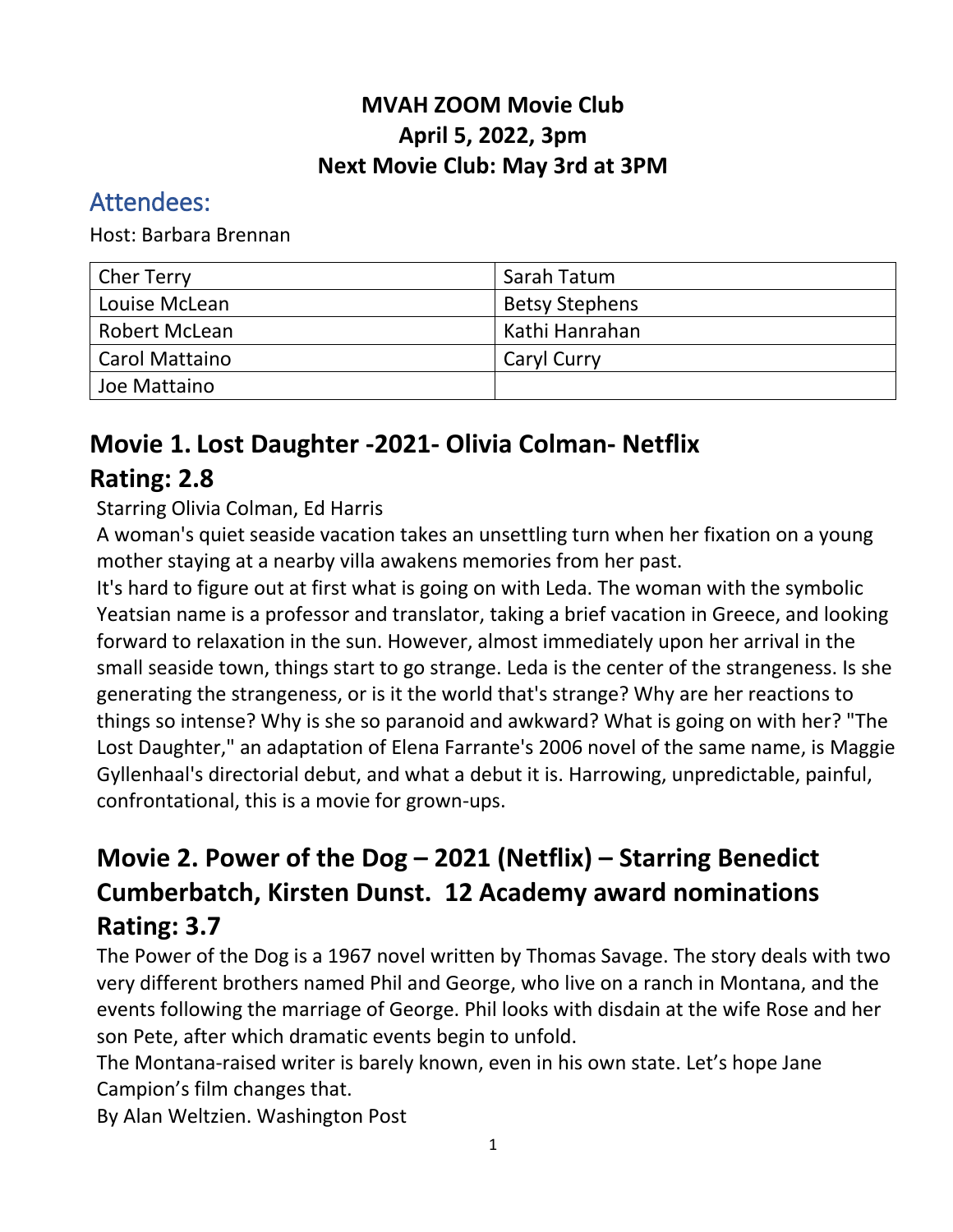Jane Campion's outstanding adaptation of Thomas Savage's novel "The Power of the Dog" — which won three Golden Globe Awards and has been nominated for a dozen Oscars finally spotlights a first-rate novelist who never received much recognition in his lifetime, or even well beyond it.

Savage, who died in 2003 at age 88, was, for the most part, ignored — even in his home state. Montana's famous state literature anthology, a fat book arrogantly titled "The Last Best Place" (1989), made no mention or inclusion of Savage or his novelist wife, Elizabeth Savage. That's inexcusable, given the quality of their fiction.

I've lived in Thomas Savage's hometown, Dillon, for three decades. A generation ago I was advised by a literary friend to read Savage, whom I'd never heard of. I've not looked back. Campion became obsessed with the novel when her stepmother lent her a copy in 2017. It was not the first time Hollywood took interest in "The Power of the Dog." The novel had been optioned multiple times, with Paul Newman and Gérard Depardieu in mind for the role of Phil Burbank, the book's complicated protagonist, according to Deadline. But Campion's tenacity paid off. Her film captures the harder, harsher human landscape of Savage's brilliant book.

Savage was gay, though he married a woman and had three children. He loved family more than anything. But in Adrienne Rich's immortal phrase, he was "split at the root," and the sexual and gender tensions infused his life and fiction. Savage's West is also a queer West. His plots don't feature happy endings. He tended to mask his gay self through self-accusation and self-condemnation. Though he claimed to never write autobiography, he wrote deeply autobiographical fiction. He kept rewriting his home ground and town, as well as family members.

Phil Burbank is based on Savage's step-uncle, eccentric William "Bill" Brenner, who died of blackleg just as Phil dies of anthrax. A mechanical wizard, Bill bathed rarely, avoided gloves, didn't go to town and played excellent banjo. Rose Gordon and George Burbank represent versions of Savage's mother, Beth, and his stepfather, Charlie Brenner. Peter Gordon poses the first clear self-representation of Savage, also a stepson on the Brenner (Burbank) cattle ranch. In the next half-dozen novels, Savage fictitiously grows up, and in "Sheep Queen," the protagonist narrator is a middle-aged novelist named Tom Burton. When Campion visited me in 2018 in preparation for the film, she took dozens of photos of Savage's home ground. When she left the ranch, she looked back and saw the dog formation in rock that she's said felt like a blessing from Savage to make the movie. She and Benedict Cumberbatch have repeatedly saluted Savage's "Power" as a classic in American literature. I hope the movie brings him the recognition he deserves.